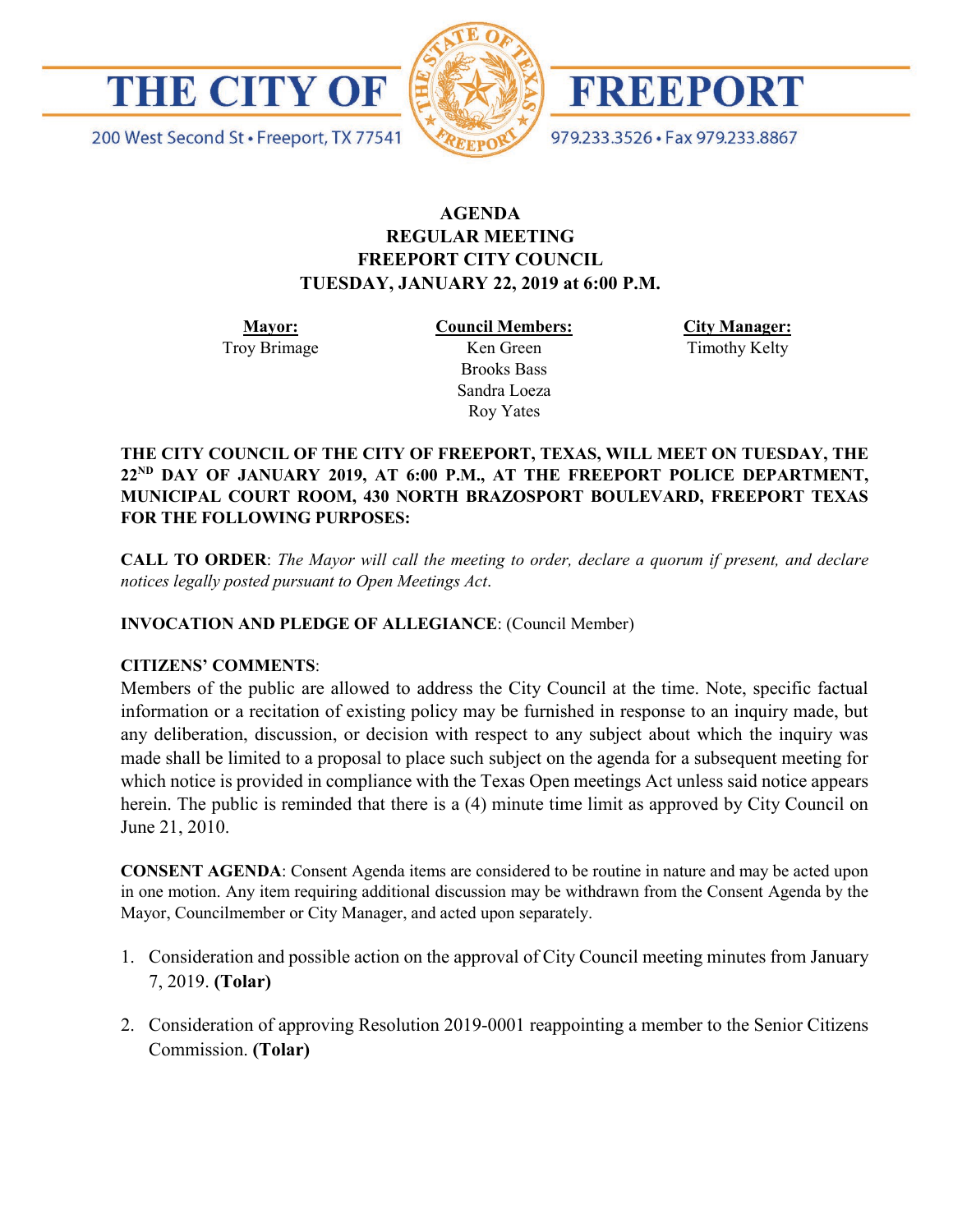# **COUNCIL BUSINESS – REGULAR SESSION:**

- 3. **Public Hearing** to consider a proposed amendment to the Comprehensive Zoning Ordinance and Map of said city, codified as Chapter 155 of the Code of Ordinances of said City, changing the zoning classification of a portion of Lots 8-12 Block 36, Velasco Townsite, Freeport, Brazoria County, Texas from its present classification of R-2 to a new classification within the corporate limits of said city from R-2, Single Family Dwelling, to C-2 General Commercial.
- 4. Consideration of approving the City Manager to negotiate a contract for the city's attorney. **(Kelty)**
- 5. Consideration of approving the City Manager to hold interviews for official engineering firms. **(Kelty)**
- 6. Consideration of Resolution 2019-0002 approving and authorizing the Mayor to execute and the City Secretary to attest the Joint Election Agreement and Contract for Election Services with Brazoria County and the City of Freeport. **(Tolar)**
- 7. Consideration of approving Ordinance No. 2019-0001 calling the Annual General Election for the City of Freeport for the first Saturday in May, being May 4, 2019 at which the voters of said City residing in Wards B and D shall be permitted to vote for or against the candidates for positions B and D on the City Council of the City of Freeport and at which the voters of said City shall elect at large a mayor for said City. **(Tolar)**
- 8. Consideration of a Resolution No. 2019-0003 appointing a member of the Economic Development Board. **(Kelty)**
- 9. Consideration of a Resolution No. 2019-0004 appointing a member of the Planning Commission. **(Kelty)**
- 10. Consideration of advertising an invitation to bid and setting a bid date for concrete to be used for concrete streets in the approved 2018-2019 street plan **(Hoewelyn/Tolar)**

## **WORK SESSION:**

11. The City Council may deliberate and make inquiry into any item listed in the Work Session.

- A. Mayor Troy T. Brimage announcements and comments.
- B. Councilman Green Ward A announcements and comments.
- C. Councilman Bass Ward B announcements and comments.
- D. Councilwoman Loeza Ward C announcements and comments.
- E. Councilman Yates Ward D announcements and comments.
- F. City Manager Tim Kelty announcement and comments
- G. Updates on current infrastructure.
- H. Update on reports / concerns from Department heads.
- I. Bryan Beach vehicle ordinance
- J. Ethics Ordinance